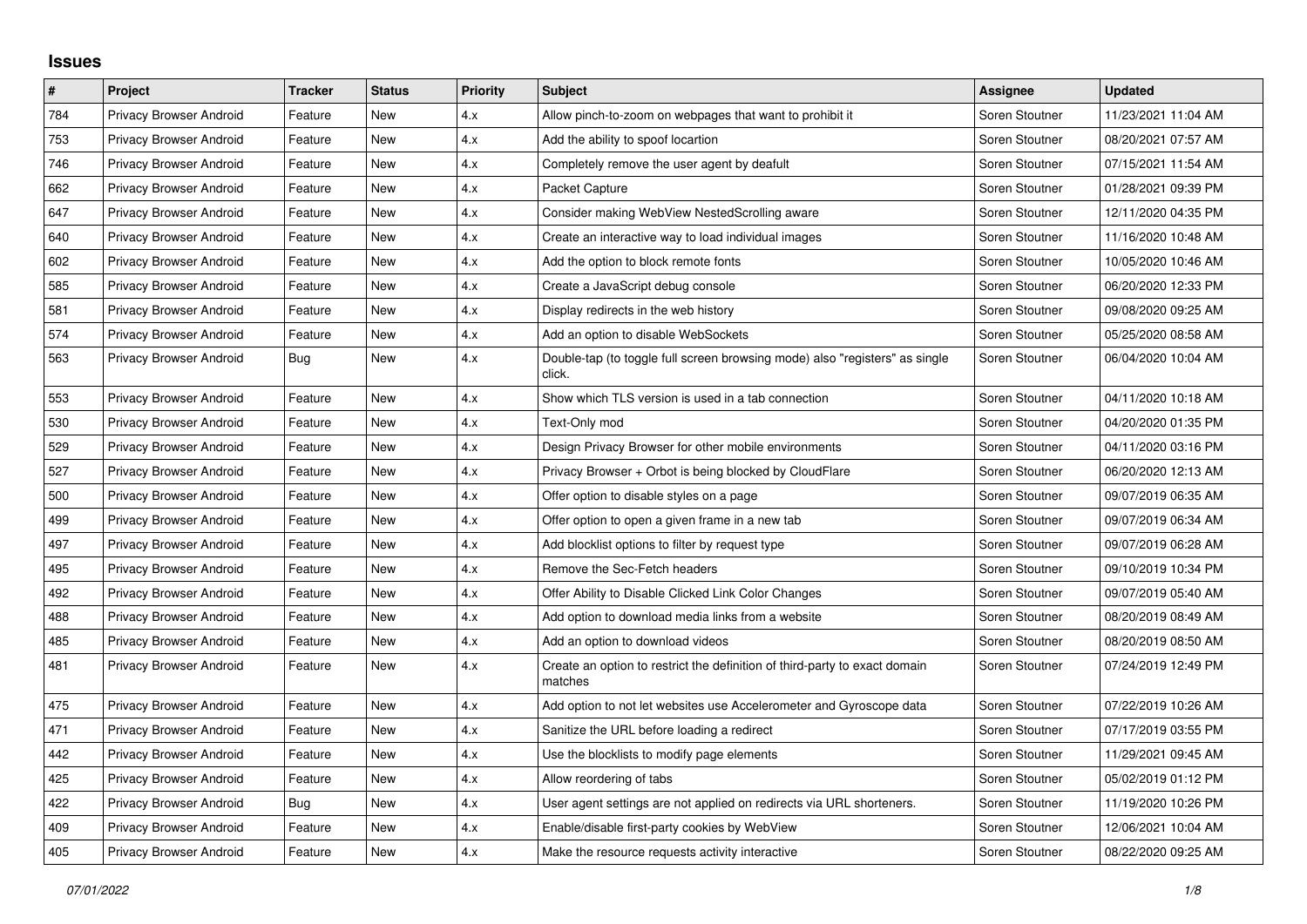| #   | Project                 | <b>Tracker</b> | <b>Status</b> | <b>Priority</b> | <b>Subject</b>                                                                       | Assignee       | <b>Updated</b>      |
|-----|-------------------------|----------------|---------------|-----------------|--------------------------------------------------------------------------------------|----------------|---------------------|
| 403 | Privacy Browser Android | Feature        | <b>New</b>    | 4.x             | Disable HTTP ping                                                                    | Soren Stoutner | 04/06/2019 11:19 PM |
| 376 | Privacy Browser Android | Feature        | <b>New</b>    | 4.x             | Add a filter to block cookie warnings                                                | Soren Stoutner | 02/07/2019 08:45 PM |
| 342 | Privacy Browser Android | Feature        | New           | 4.x             | Update the column names in the Bookmarks and Domains databases to add<br>underscores | Soren Stoutner | 12/14/2018 01:22 PM |
| 337 | Privacy Browser Android | Feature        | <b>New</b>    | 4.x             | Add option to customize ACCEPT headers.                                              | Soren Stoutner | 10/18/2018 02:58 AM |
| 335 | Privacy Browser Android | Feature        | New           | 4.x             | Implement Tor proxying per Privacy WebView                                           | Soren Stoutner | 10/01/2018 10:30 AM |
| 322 | Privacy Browser Android | Feature        | <b>New</b>    | 4.x             | Consider using the Bromite SystemWebView instead of creating Privacy<br>WebView      | Soren Stoutner | 08/07/2018 01:53 PM |
| 286 | Privacy Browser Android | <b>Bug</b>     | <b>New</b>    | 4.x             | Bugs when leaving a JavaScript enabled page for one that isn't                       | Soren Stoutner | 12/20/2018 02:49 AM |
| 283 | Privacy Browser Android | Feature        | <b>New</b>    | 4.x             | Managing the SSL certificates trusted by Privacy Browser                             | Soren Stoutner | 05/16/2018 11:18 AM |
| 275 | Privacy Browser Android | Feature        | New           | 4.x             | Audio playback service                                                               | Soren Stoutner | 04/30/2019 04:29 PM |
| 270 | Privacy Browser Android | Feature        | <b>New</b>    | 4.x             | Fine graned JavaScript controls                                                      | Soren Stoutner | 04/12/2018 11:58 PM |
| 251 | Privacy Browser Android | Feature        | <b>New</b>    | 4.x             | Integrate View Source into Privacy WebView                                           | Soren Stoutner | 02/23/2018 11:52 AM |
| 245 | Privacy Browser Android | Feature        | New           | 4.x             | Add the ability to keep cookies linked to domain setting when exiting                | Soren Stoutner | 11/30/2019 01:31 AM |
| 239 | Privacy Browser Android | Feature        | <b>New</b>    | 4.x             | Spoof or remove touch support reporting                                              | Soren Stoutner | 12/25/2017 02:22 PM |
| 238 | Privacy Browser Android | Feature        | New           | 4.x             | Spoof or remove platform                                                             | Soren Stoutner | 12/25/2017 02:22 PM |
| 237 | Privacy Browser Android | Feature        | <b>New</b>    | 4.x             | Spoof system fonts list                                                              | Soren Stoutner | 12/25/2017 02:21 PM |
| 236 | Privacy Browser Android | Feature        | <b>New</b>    | 4.x             | Spoof WebGL fingerprint hash                                                         | Soren Stoutner | 12/25/2017 02:20 PM |
| 235 | Privacy Browser Android | Feature        | New           | 4.x             | Customize language headers                                                           | Soren Stoutner | 08/20/2020 01:03 AM |
| 234 | Privacy Browser Android | Feature        | <b>New</b>    | 4.x             | Option to block sending of timezone                                                  | Soren Stoutner | 12/25/2017 02:18 PM |
| 233 | Privacy Browser Android | Feature        | New           | 4.x             | Spoof screen size                                                                    | Soren Stoutner | 02/21/2022 07:52 AM |
| 232 | Privacy Browser Android | Feature        | <b>New</b>    | 4.x             | Generic spoof of canvas finterprint hash                                             | Soren Stoutner | 05/06/2019 12:51 PM |
| 210 | Privacy Browser Android | Feature        | <b>New</b>    | 4.x             | Specify Privacy WebView's SSL settings                                               | Soren Stoutner | 11/06/2017 07:33 PM |
| 208 | Privacy Browser Android | Feature        | New           | 4.x             | Calculate SSL certificate fingerprints                                               | Soren Stoutner | 12/24/2018 03:00 PM |
| 190 | Privacy Browser Android | Feature        | <b>New</b>    | 4.x             | Display the SSL certificate serial number                                            | Soren Stoutner | 01/23/2019 04:08 PM |
| 189 | Privacy Browser Android | Feature        | <b>New</b>    | 4.x             | Apply the user agent to resource requests                                            | Soren Stoutner | 11/06/2017 07:34 PM |
| 183 | Privacy Browser Android | Feature        | New           | 4.x             | Reader Mode                                                                          | Soren Stoutner | 04/18/2019 10:10 AM |
| 86  | Privacy Browser Android | Feature        | <b>New</b>    | 4.x             | Create a rolling fork of WebView called Privacy WebView                              | Soren Stoutner | 05/25/2020 11:11 AM |
| 62  | Privacy Browser Android | Feature        | New           | 4.x             | Add an option to disable WebRTC                                                      | Soren Stoutner | 11/06/2017 07:45 PM |
| 37  | Privacy Browser Android | Feature        | New           | 4.x             | Competely remove the X-Requested-With header                                         | Soren Stoutner | 03/18/2022 12:10 PM |
| 35  | Privacy Browser Android | Feature        | New           | 4.x             | Form Data Management                                                                 | Soren Stoutner | 11/06/2017 07:44 PM |
| 34  | Privacy Browser Android | Feature        | New           | 4.x             | WebView Cache Controls                                                               | Soren Stoutner | 09/07/2019 05:42 AM |
| 6   | Privacy Browser Android | Feature        | New           | 4.x             | Fine grained DOM storage interface                                                   | Soren Stoutner | 11/06/2017 07:43 PM |
| 738 | Privacy Browser Android | Feature        | New           | 3.x             | Consider mapping CTRL-F to open the search bar                                       | Soren Stoutner | 06/07/2021 07:46 PM |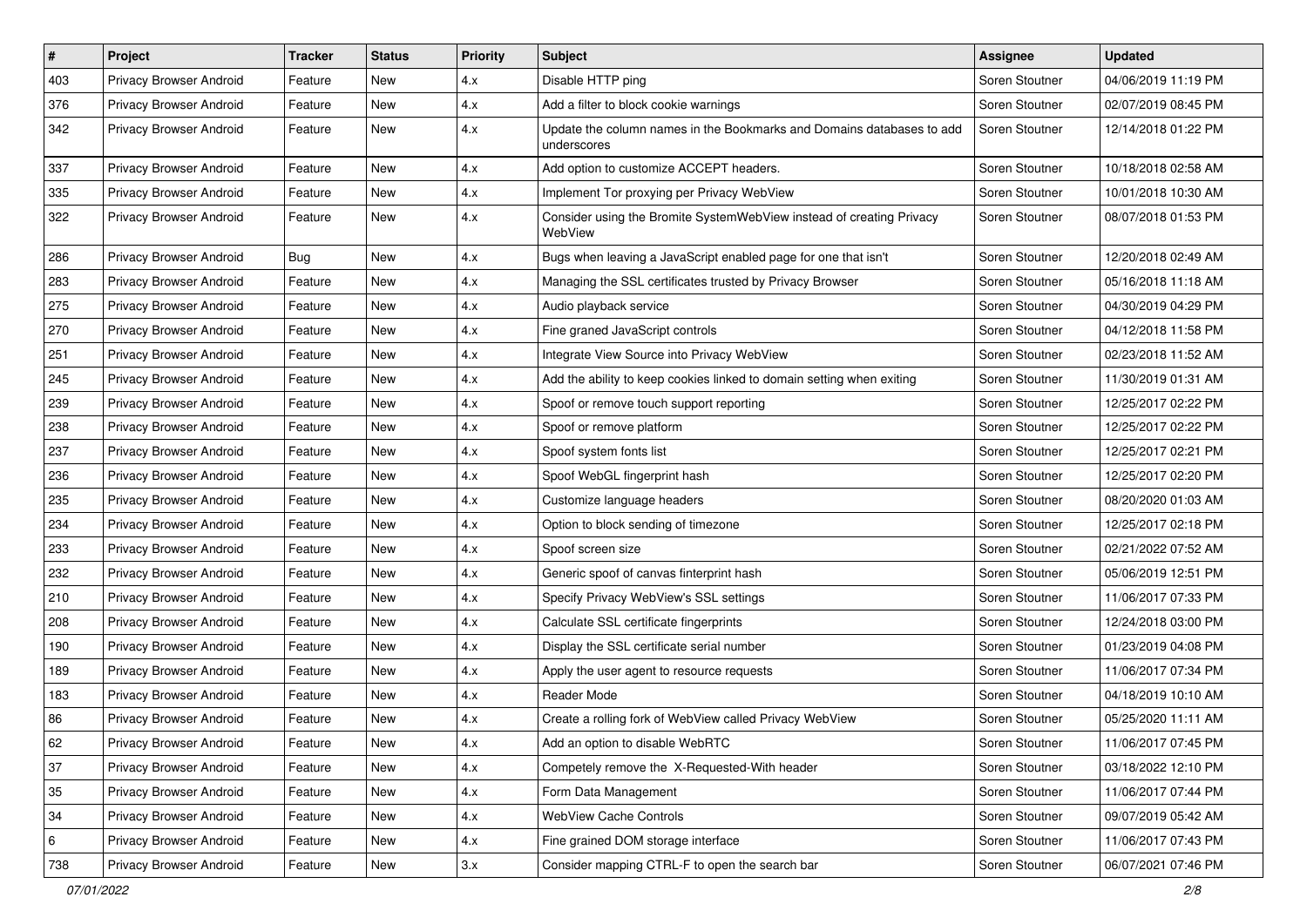| $\vert$ # | Project                        | <b>Tracker</b> | <b>Status</b> | <b>Priority</b> | Subject                                                                             | Assignee       | <b>Updated</b>      |
|-----------|--------------------------------|----------------|---------------|-----------------|-------------------------------------------------------------------------------------|----------------|---------------------|
| 724       | Privacy Browser Android        | Feature        | New           | 3.x             | Consider re-adding Qwant Lite as a search engine.                                   | Soren Stoutner | 06/01/2021 07:22 AM |
| 720       | Privacy Browser Android        | Feature        | <b>New</b>    | 3.x             | Consider adding a Open action to download snackbars                                 | Soren Stoutner | 05/24/2021 11:51 AM |
| 716       | <b>Privacy Browser Android</b> | Feature        | New           | 3.x             | Consider replacing the preferences.xml settings implementation with a<br>custom one | Soren Stoutner | 05/24/2021 01:53 PM |
| 714       | Privacy Browser Android        | Feature        | <b>New</b>    | 3.x             | Consider making Monocles the default search engine                                  | Soren Stoutner | 06/30/2021 07:44 PM |
| 697       | Privacy Browser Android        | Feature        | New           | 3.x             | Consider getting rid of Fanboy's Social Blocking list                               | Soren Stoutner | 04/19/2021 09:40 PM |
| 679       | Privacy Browser Android        | Feature        | New           | 3.x             | Consider making MetaGer the default search engine and homepage                      | Soren Stoutner | 01/17/2022 03:08 PM |
| 670       | <b>Privacy Browser Android</b> | Feature        | New           | 3.x             | Refactor the deprecated AsyncTasks                                                  | Soren Stoutner | 09/15/2021 05:31 PM |
| 666       | Privacy Browser Android        | Feature        | New           | 3.x             | Consider adding swipe options to the bookmarks activity                             | Soren Stoutner | 02/15/2021 02:09 PM |
| 653       | Privacy Browser Android        | Feature        | <b>New</b>    | 3.x             | Make the URL a hyperlink in the Request details                                     | Soren Stoutner | 01/28/2021 08:55 PM |
| 639       | Privacy Browser Android        | Feature        | New           | 3.x             | Create a download manager                                                           | Soren Stoutner | 11/16/2020 10:28 AM |
| 635       | Privacy Browser Android        | Feature        | New           | 3.x             | <b>Block CNAME spoofing</b>                                                         | Soren Stoutner | 10/29/2020 09:29 AM |
| 634       | Privacy Browser Android        | Feature        | New           | 3.x             | Add a domain setting that prevents the phone from sleeping                          | Soren Stoutner | 11/10/2020 01:28 PM |
| 632       | Privacy Browser Android        | Bug            | New           | 3.x             | Bookmark menu size in portrait and landscape                                        | Soren Stoutner | 10/14/2020 10:41 AM |
| 614       | Privacy Browser Android        | Feature        | New           | 3.x             | Consider using the Roboto font                                                      | Soren Stoutner | 09/04/2020 03:44 PM |
| 612       | Privacy Browser Android        | Feature        | New           | 3.x             | Consider adding a bookmark all button                                               | Soren Stoutner | 09/02/2020 02:30 PM |
| 598       | <b>Privacy Browser Android</b> | Feature        | New           | 3.x             | Attempt to combine themed drawables using ResourcesCompat                           | Soren Stoutner | 09/18/2020 08:24 PM |
| 597       | Privacy Browser Android        | Feature        | New           | 3.x             | Convert the blocklists to a ViewModel                                               | Soren Stoutner | 10/09/2020 09:57 AM |
| 594       | Privacy Browser Android        | Feature        | New           | 3.x             | Migrate NoSwipeViewPager from ViewPager to ViewPager2                               | Soren Stoutner | 07/28/2020 03:24 PM |
| 590       | Privacy Browser Android        | Feature        | New           | 3.x             | Setup Dependency Verification                                                       | Soren Stoutner | 07/18/2020 09:11 PM |
| 587       | Privacy Browser Android        | Feature        | New           | 3.x             | Switch WebViewPagerAdapter to FragmentStateAdapter                                  | Soren Stoutner | 06/25/2020 01:06 PM |
| 586       | Privacy Browser Android        | Feature        | New           | 3.x             | Disable the Referer header on resource requests by default                          | Soren Stoutner | 04/13/2021 08:51 AM |
| 579       | Privacy Browser Android        | Feature        | New           | 3.x             | Consider overriding the text color highlight in the WebView                         | Soren Stoutner | 04/16/2021 10:53 PM |
| 570       | Privacy Browser Android        | Feature        | New           | 3.x             | address bar pulldown option                                                         | Soren Stoutner | 05/18/2020 11:55 PM |
| 565       | Privacy Browser Android        | Feature        | New           | 3.x             | See if it is possible to download a file contained in a blob.                       | Soren Stoutner | 05/21/2021 09:06 AM |
| 538       | Privacy Browser Android        | Feature        | New           | 3.x             | Intercept "download" commands and allow for in-browser viewing                      | Soren Stoutner | 03/23/2020 09:18 AM |
| 532       | Privacy Browser Android        | Feature        | New           | 3.x             | Create search functionality for resource requests                                   | Soren Stoutner | 03/13/2020 03:23 PM |
| 531       | Privacy Browser Android        | Feature        | New           | 3.x             | Batch domain settings deletion                                                      | Soren Stoutner | 03/09/2020 12:09 PM |
| 525       | Privacy Browser Android        | Feature        | New           | 3.x             | Consider adding a secondary tab interface that fills the entire screen              | Soren Stoutner | 09/02/2020 02:33 PM |
| 521       | Privacy Browser Android        | Feature        | New           | 3.x             | Optionally save scroll position with bookmarks                                      | Soren Stoutner | 01/08/2020 09:34 PM |
| 517       | Privacy Browser Android        | Feature        | New           | 3.x             | Allow importing of PBS files through intents                                        | Soren Stoutner | 01/03/2020 09:51 PM |
| 509       | Privacy Browser Android        | Feature        | New           | 3.x             | Add "open in new task" command                                                      | Soren Stoutner | 11/19/2020 11:10 PM |
| 502       | Privacy Browser Android        | Feature        | New           | 3.x             | Create a user configurble URL modification                                          | Soren Stoutner | 04/19/2022 12:27 PM |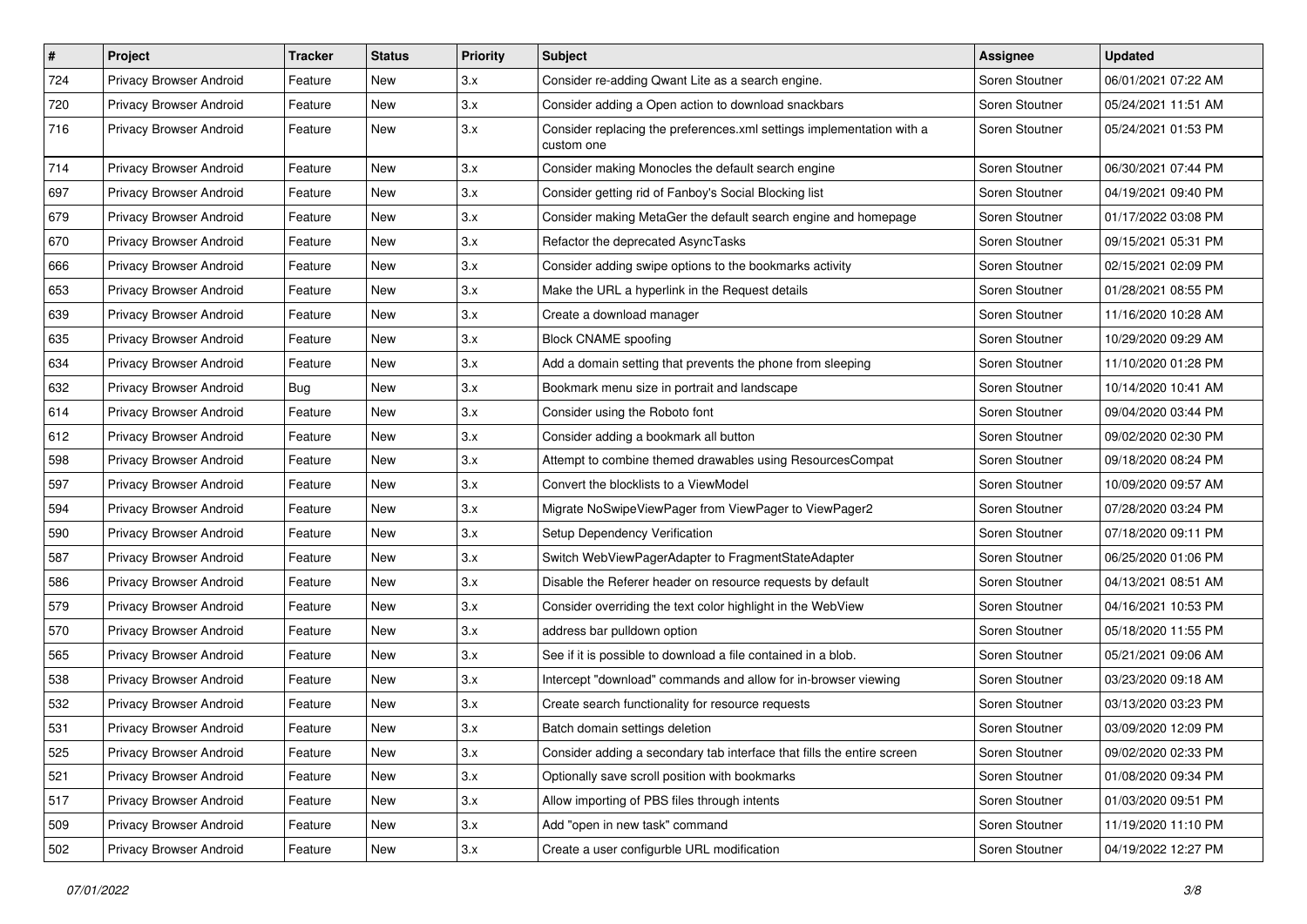| $\pmb{\#}$ | Project                        | <b>Tracker</b> | <b>Status</b> | <b>Priority</b> | <b>Subject</b>                                                                                                  | Assignee       | <b>Updated</b>      |
|------------|--------------------------------|----------------|---------------|-----------------|-----------------------------------------------------------------------------------------------------------------|----------------|---------------------|
| 490        | Privacy Browser Android        | Feature        | New           | 3.x             | Make links clickable in View Source                                                                             | Soren Stoutner | 08/30/2019 09:02 PM |
| 460        | Privacy Browser Android        | Feature        | New           | 3.x             | Create a search function for bookmarks                                                                          | Soren Stoutner | 06/03/2019 09:48 PM |
| 459        | Privacy Browser Android        | Feature        | New           | 3.x             | Created a sophisticated Import/Export preview/control interface                                                 | Soren Stoutner | 06/01/2019 01:18 PM |
| 446        | Privacy Browser Android        | Feature        | New           | 3.x             | Consider adding an option to display bookmarks in the body of new tabs                                          | Soren Stoutner | 12/28/2020 07:40 AM |
| 438        | Privacy Browser Android        | Bug            | New           | 3.x             | Fix the touch animation on the tabs                                                                             | Soren Stoutner | 07/20/2019 12:35 PM |
| 402        | Privacy Browser Android        | Feature        | New           | 3.x             | Bookmark display order is not always updated                                                                    | Soren Stoutner | 05/24/2021 10:44 AM |
| 391        | Privacy Browser Android        | Feature        | New           | 3.x             | Convert domains fragment declaration from Java to XML                                                           | Soren Stoutner | 04/10/2019 02:03 PM |
| 390        | Privacy Browser Android        | Feature        | New           | 3.x             | Refactor the alert dialogs                                                                                      | Soren Stoutner | 02/25/2019 12:42 PM |
| 386        | Privacy Browser Android        | Feature        | New           | 3.x             | Fix the WebView scroll indicator to work with all backgrounds                                                   | Soren Stoutner | 02/16/2019 02:29 PM |
| 385        | Privacy Browser Android        | Feature        | New           | 3.x             | Fix the ClickableViewAccessibility of MainWebViewActivity                                                       | Soren Stoutner | 02/15/2019 04:37 PM |
| 384        | Privacy Browser Android        | Feature        | New           | 3.x             | Verify accessibility design                                                                                     | Soren Stoutner | 02/15/2019 04:31 PM |
| 381        | Privacy Browser Android        | Feature        | New           | 3.x             | Add a search option to the logcat                                                                               | Soren Stoutner | 02/09/2019 09:13 PM |
| 380        | Privacy Browser Android        | Feature        | New           | 3.x             | Add a search option to View Source                                                                              | Soren Stoutner | 02/09/2019 09:13 PM |
| 379        | Privacy Browser Android        | Feature        | New           | 3.x             | Colorize the output of View Source                                                                              | Soren Stoutner | 02/09/2019 09:12 PM |
| 378        | Privacy Browser Android        | Feature        | New           | 3.x             | Colorize the logcat output                                                                                      | Soren Stoutner | 02/09/2019 09:10 PM |
| 369        | Privacy Browser Android        | Feature        | New           | 3.x             | Switch from Java to Kotlin                                                                                      | Soren Stoutner | 01/14/2020 03:06 PM |
| 356        | Privacy Browser Android        | Feature        | New           | 3.x             | Automatically clear cookies according to certain specifications                                                 | Soren Stoutner | 12/17/2018 09:31 PM |
| 353        | Privacy Browser Android        | Feature        | New           | 3.x             | Update About -> Version to use CardViews                                                                        | Soren Stoutner | 09/12/2020 10:51 AM |
| 331        | Privacy Browser Android        | Feature        | New           | 3.x             | Switch icons to Google's new rounded option                                                                     | Soren Stoutner | 09/12/2018 03:19 PM |
| 328        | Privacy Browser Android        | Feature        | New           | 3.x             | Investigate the possibility of storing the processed blocklists in SQLite<br>databases to speed up app loading. | Soren Stoutner | 05/23/2019 01:35 PM |
| 318        | Privacy Browser Android        | Feature        | New           | 3.x             | Automatically import and export settings and bookmarks                                                          | Soren Stoutner | 09/02/2020 02:32 PM |
| 303        | Privacy Browser Android        | Feature        | New           | 3.x             | List which blocklists are activated in the Requests activity                                                    | Soren Stoutner | 07/03/2018 11:51 PM |
| 294        | Privacy Browser Android        | <b>Bug</b>     | New           | 3.x             | The HTTP authentication dialog displays several times for one website                                           | Soren Stoutner | 10/31/2018 11:13 AM |
| 290        | Privacy Browser Android        | Feature        | New           | 3.x             | Refactor Domain Settings to remove duplicate code                                                               | Soren Stoutner | 10/31/2018 11:14 AM |
| 289        | Privacy Browser Android        | Feature        | New           | 3.x             | Create a local homepage                                                                                         | Soren Stoutner | 05/17/2019 01:52 PM |
| 241        | Privacy Browser Android        | <b>Bug</b>     | New           | 3.x             | Fix the skinny, padded progress bar in the view source activity                                                 | Soren Stoutner | 01/04/2018 05:11 PM |
| 227        | Privacy Browser Android        | Feature        | New           | 3.x             | Create an interface for managing offline archives of web pages                                                  | Soren Stoutner | 11/24/2017 11:07 PM |
| 200        | <b>Privacy Browser Android</b> | Feature        | New           | 3.x             | Display the full folder path in the move to folder dialog box                                                   | Soren Stoutner | 09/22/2017 11:52 AM |
| 199        | Privacy Browser Android        | Feature        | New           | 3.x             | Allow duplicate bookmark folders                                                                                | Soren Stoutner | 09/22/2017 11:52 AM |
| 182        | Privacy Browser Android        | Feature        | New           | 3.x             | Allow users to manually or automatically update the blocklists                                                  | Soren Stoutner | 10/15/2018 07:44 PM |
| 181        | Privacy Browser Android        | Feature        | New           | 3.x             | Add a custom user blocklist.                                                                                    | Soren Stoutner | 05/06/2022 11:52 PM |
| 180        | Privacy Browser Android        | Feature        | New           | 3.x             | Allow any blocklist that uses the Adblock format.                                                               | Soren Stoutner | 10/15/2018 07:45 PM |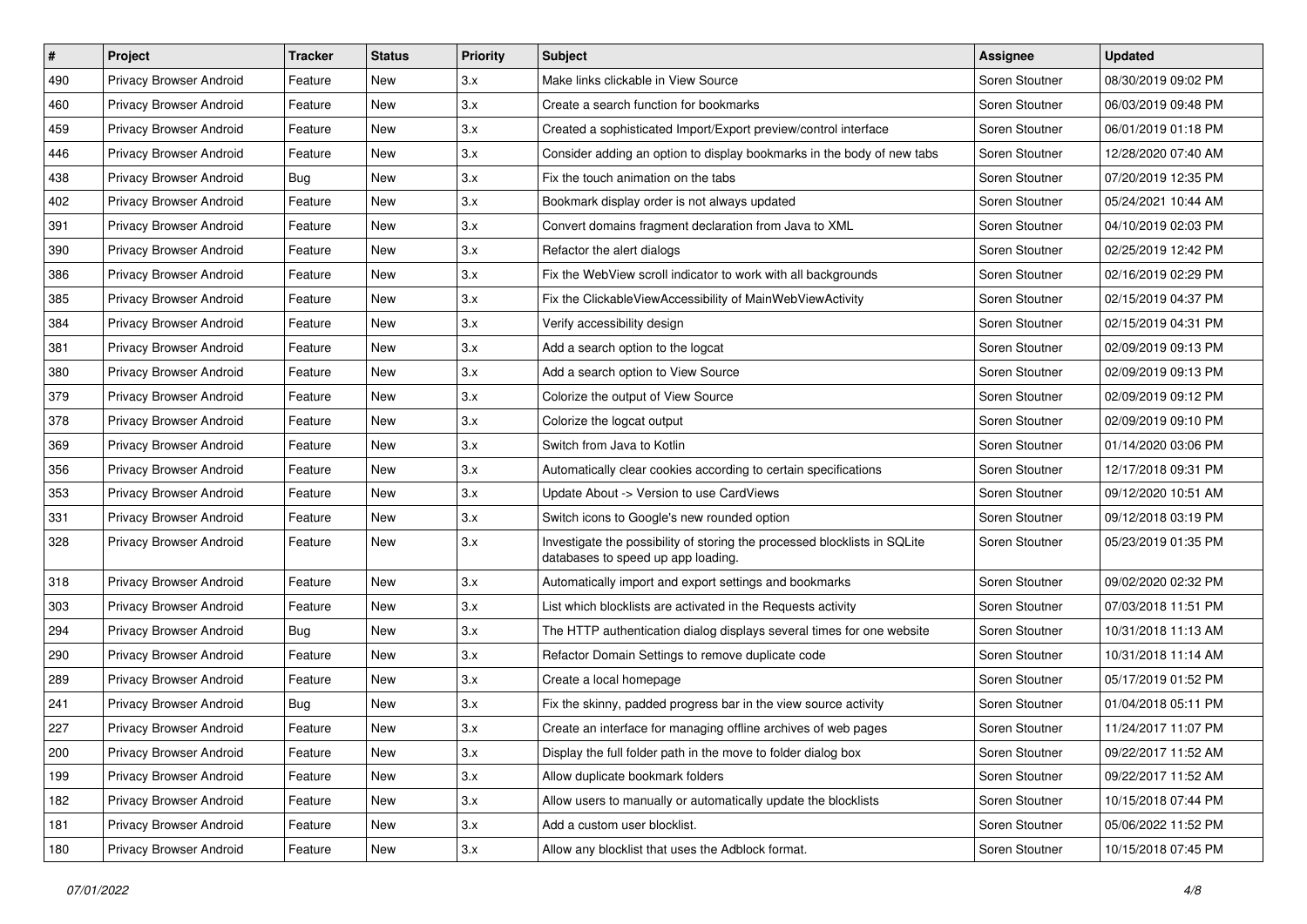| $\pmb{\#}$ | Project                 | <b>Tracker</b> | <b>Status</b> | <b>Priority</b> | Subject                                                                       | <b>Assignee</b> | <b>Updated</b>      |
|------------|-------------------------|----------------|---------------|-----------------|-------------------------------------------------------------------------------|-----------------|---------------------|
| 174        | Privacy Browser Android | Feature        | New           | 3.x             | Create a delete domains callback for enabling the delete menu icon.           | Soren Stoutner  | 07/30/2018 03:49 PM |
| 158        | Privacy Browser Android | Feature        | New           | 3.x             | <b>Text Reflow</b>                                                            | Soren Stoutner  | 04/27/2019 12:13 PM |
| 151        | Privacy Browser Android | Feature        | New           | 3.x             | URL bar shortcuts for websites and search engines                             | Soren Stoutner  | 06/21/2017 09:19 AM |
| 149        | Privacy Browser Android | Feature        | New           | 3.x             | Add custom animations                                                         | Soren Stoutner  | 06/13/2017 06:30 PM |
| 88         | Privacy Browser Android | Feature        | New           | 3.x             | Convert the settings into a two-paned configuration                           | Soren Stoutner  | 10/30/2018 02:30 PM |
| 76         | Privacy Browser Android | Feature        | New           | 3.x             | Display Image Title Text via the Context Menu                                 | Soren Stoutner  | 11/06/2017 07:45 PM |
| 65         | Privacy Browser Android | Feature        | New           | 3.x             | Reorder Bookmarks by Dragging                                                 | Soren Stoutner  | 09/21/2017 11:40 AM |
| 51         | Privacy Browser Android | Feature        | New           | 3.x             | Use SSL Certificates for Authentication                                       | Soren Stoutner  | 10/31/2018 11:14 AM |
| 41         | Privacy Browser Android | Feature        | New           | 3.x             | Select Bookmark Favorite Icon from Filesystem                                 | Soren Stoutner  | 10/30/2018 02:29 PM |
| 5          | Privacy Browser Android | Feature        | New           | 3.x             | Fine grained cookie management                                                | Soren Stoutner  | 12/17/2018 09:28 PM |
| 867        | Privacy Browser PC      | Feature        | New           | 1.x             | Implement the downloading of blobs                                            | Soren Stoutner  | 06/29/2022 03:46 PM |
| 866        | Privacy Browser PC      | Feature        | New           | 1.x             | Implement saving of MHT web archives                                          | Soren Stoutner  | 06/29/2022 03:14 PM |
| 845        | Privacy Browser PC      | Feature        | <b>New</b>    | 1.x             | On-The-Fly Zoom Factor does not display changes made by CTRL-Scrolling        | Soren Stoutner  | 04/29/2022 04:41 PM |
| 840        | Privacy Browser PC      | Feature        | New           | 1.x             | Enable spell checking                                                         | Soren Stoutner  | 04/11/2022 02:35 PM |
| 837        | Privacy Browser PC      | Feature        | New           | 1.x             | Consider incorporating icons for search engins and other browsers             | Soren Stoutner  | 03/29/2022 02:04 PM |
| 836        | Privacy Browser PC      | Feature        | New           | 1.x             | Install the app icon into the system theme icon pool                          | Soren Stoutner  | 03/29/2022 02:02 PM |
| 835        | Privacy Browser PC      | Feature        | New           | 1.x             | The built in PDF viewer does not load correctly                               | Soren Stoutner  | 03/29/2022 01:37 PM |
| 834        | Privacy Browser PC      | Feature        | New           | 1.x             | See if there is any privacy benefit to having an option to disable WebGL      | Soren Stoutner  | 03/29/2022 01:16 PM |
| 833        | Privacy Browser PC      | Feature        | New           | 1.x             | Create an option to enable screen capture                                     | Soren Stoutner  | 06/21/2022 01:45 PM |
| 831        | Privacy Browser PC      | Feature        | New           | 1.x             | Browser error pages do not display unless JavaScript is enabled               | Soren Stoutner  | 04/27/2022 11:51 AM |
| 829        | Privacy Browser PC      | Feature        | New           | 1.x             | Create controls for the loading of images                                     | Soren Stoutner  | 03/29/2022 12:43 PM |
| 824        | Privacy Browser PC      | Feature        | New           | 1.x             | Move some action attributes to the ui.rc file                                 | Soren Stoutner  | 03/25/2022 10:44 AM |
| 823        | Privacy Browser PC      | <b>Bug</b>     | New           | 1.x             | KConfigDialog does not respect expanding size policies                        | Soren Stoutner  | 03/25/2022 10:44 AM |
| 822        | Privacy Browser PC      | <b>Bug</b>     | New           | 1.x             | KAboutData does not display information about later versions of the license   | Soren Stoutner  | 03/25/2022 10:44 AM |
| 821        | Privacy Browser PC      | <b>Bug</b>     | New           | 1.x             | Website loading reverts to the current site if the user agent changes         | Soren Stoutner  | 03/30/2022 03:55 PM |
| 863        | Privacy Browser Android | Feature        | <b>New</b>    | Next<br>Release | Block all the URL trackers listed at https://privacytests.org/                | Soren Stoutner  | 06/17/2022 06:21 PM |
| 862        | Privacy Browser Android | Feature        | New           | Next<br>Release | Remove `msclkid` from URLs                                                    | Soren Stoutner  | 06/17/2022 06:14 PM |
| 861        | Privacy Browser Android | Feature        | New           | Next<br>Release | Remove `gclid` from URLs                                                      | Soren Stoutner  | 06/17/2022 06:10 PM |
| 858        | <b>UltraPrivacy</b>     | Feature        | New           | Next<br>Release | Block connect.facebook                                                        | Soren Stoutner  | 06/02/2022 10:48 AM |
| 849        | <b>Privacy Cell</b>     | Feature        | New           | Next<br>Release | Consider switching Unknown Network to be considered an Antiquated<br>Protocol | Soren Stoutner  | 05/30/2022 03:29 PM |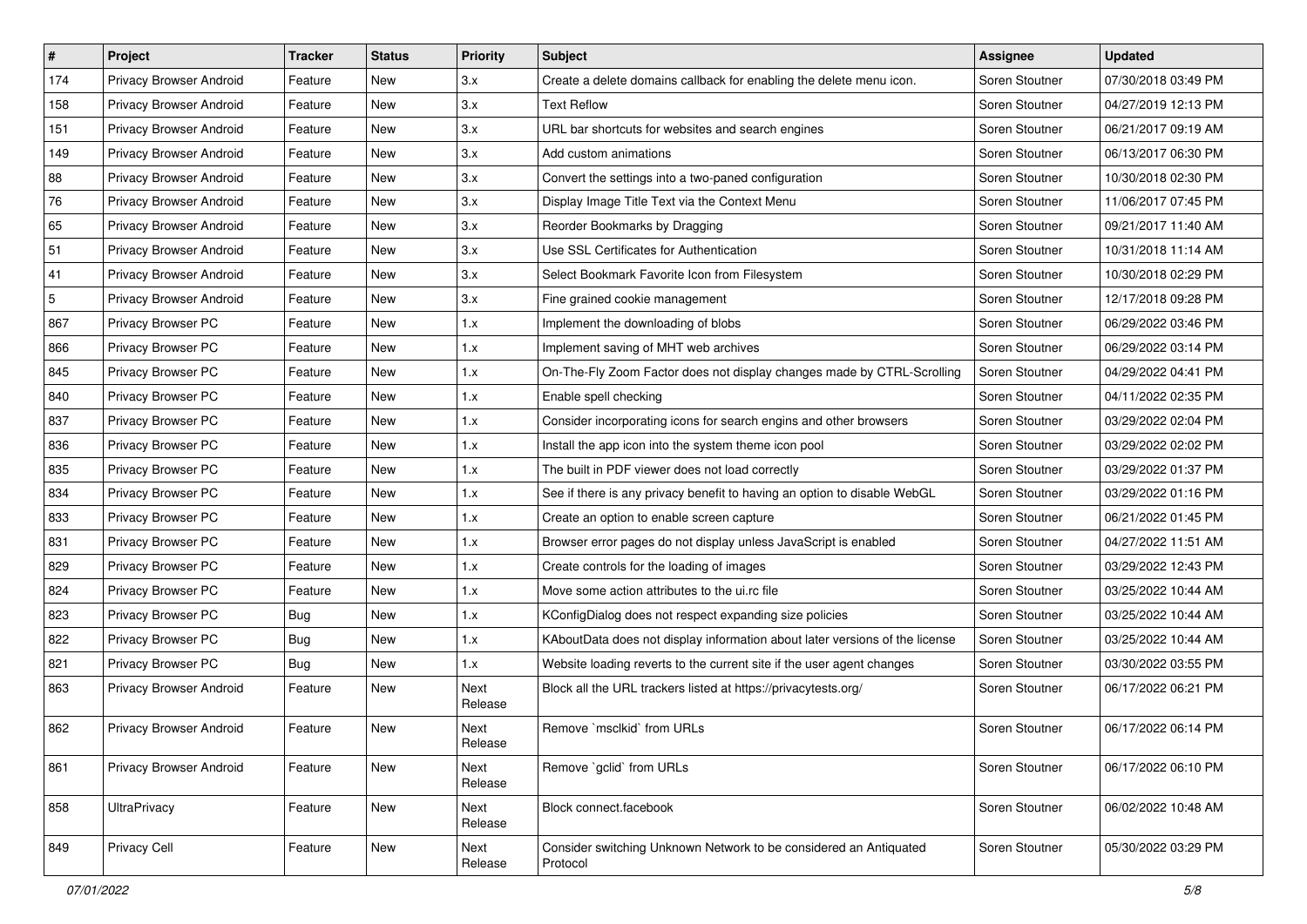| #   | Project                        | <b>Tracker</b> | <b>Status</b> | <b>Priority</b>        | Subject                                                                                          | Assignee       | <b>Updated</b>      |
|-----|--------------------------------|----------------|---------------|------------------------|--------------------------------------------------------------------------------------------------|----------------|---------------------|
| 819 | Privacy Browser Android        | Bug            | New           | Next<br>Release        | Create an option to use the default X-Requested-With header                                      | Soren Stoutner | 03/22/2022 12:04 AM |
| 816 | Privacy Browser Android        | Feature        | New           | Next<br>Release        | Create temporary databases in memory                                                             | Soren Stoutner | 03/16/2022 12:08 PM |
| 807 | Privacy Browser Android        | Feature        | New           | <b>Next</b><br>Release | If an intent was used to open a tab, it is run again on full restart                             | Soren Stoutner | 02/19/2022 10:13 AM |
| 806 | Privacy Browser Android        | Feature        | New           | <b>Next</b><br>Release | The bookmark activity resets to the root folder after restart                                    | Soren Stoutner | 02/22/2022 12:14 PM |
| 805 | Privacy Browser Android        | Feature        | New           | Next<br>Release        | Update the night color of the red clear and exit icons                                           | Soren Stoutner | 02/14/2022 04:43 PM |
| 802 | Privacy Browser Android        | <b>Bug</b>     | New           | Next<br>Release        | The app crashes if the app theme is changed twice in the settings                                | Soren Stoutner | 02/05/2022 05:14 PM |
| 792 | Privacy Browser Android        | Feature        | New           | Next<br>Release        | Add Clear and Exit explanation to Guide -> Local Storage                                         | Soren Stoutner | 12/13/2021 10:00 AM |
| 789 | Privacy Browser Android        | Feature        | New           | Next<br>Release        | Add text to Guide -> Local Storage regarding cookies being an app level<br>setting               | Soren Stoutner | 12/06/2021 10:05 AM |
| 785 | <b>Privacy Browser Android</b> | <b>Bug</b>     | New           | Next<br>Release        | The tab name is replaced by Loading when a file downloads                                        | Soren Stoutner | 11/27/2021 06:56 PM |
| 782 | Privacy Browser Android        | Feature        | New           | Next<br>Release        | Add a cancel action to the save URL snackbar                                                     | Soren Stoutner | 11/22/2021 12:19 PM |
| 781 | Privacy Browser Android        | Feature        | New           | <b>Next</b><br>Release | Modify GetUrlSize to also get the updated file name                                              | Soren Stoutner | 11/22/2021 12:06 PM |
| 780 | Privacy Browser Android        | Feature        | New           | Next<br>Release        | Change the default file name for saving settings                                                 | Soren Stoutner | 11/22/2021 09:47 AM |
| 779 | Privacy Browser Android        | Feature        | New           | Next<br>Release        | Restrict the File Profider to a subfolder of the cache directory                                 | Soren Stoutner | 11/22/2021 08:00 AM |
| 778 | Privacy Browser Android        | Feature        | New           | <b>Next</b><br>Release | Consider refactoring the About Version string to use Kotlin string templates                     | Soren Stoutner | 11/18/2021 03:07 PM |
| 766 | Privacy Browser Android        | <b>Bug</b>     | New           | Next<br>Release        | MoveToFolderDialog is angry about `compress` on the main thread                                  | Soren Stoutner | 09/29/2021 04:12 PM |
| 761 | Privacy Browser Android        | Feature        | New           | Next<br>Release        | Declare the activity themes in the manifest file instead of programatically in<br>the activities | Soren Stoutner | 09/13/2021 01:41 PM |
| 760 | Privacy Browser Android        | Feature        | New           | <b>Next</b><br>Release | Consider switching some of the ListPreferences to DropDownPreferences                            | Soren Stoutner | 09/13/2021 12:29 PM |
| 759 | Privacy Browser Android        | Feature        | New           | Next<br>Release        | Switch the preferences to use the AndroidX libraries                                             | Soren Stoutner | 09/20/2021 12:44 PM |
| 757 | Privacy Browser Android        | Feature        | New           | Next<br>Release        | Add a donation entry to About > Links                                                            | Soren Stoutner | 08/25/2021 12:12 PM |
| 747 | <b>Privacy Browser Android</b> | <b>Bug</b>     | New           | Next<br>Release        | When a website has no favorite icon, the favorite icon of the previous website<br>is displayed   | Soren Stoutner | 08/05/2021 10:13 PM |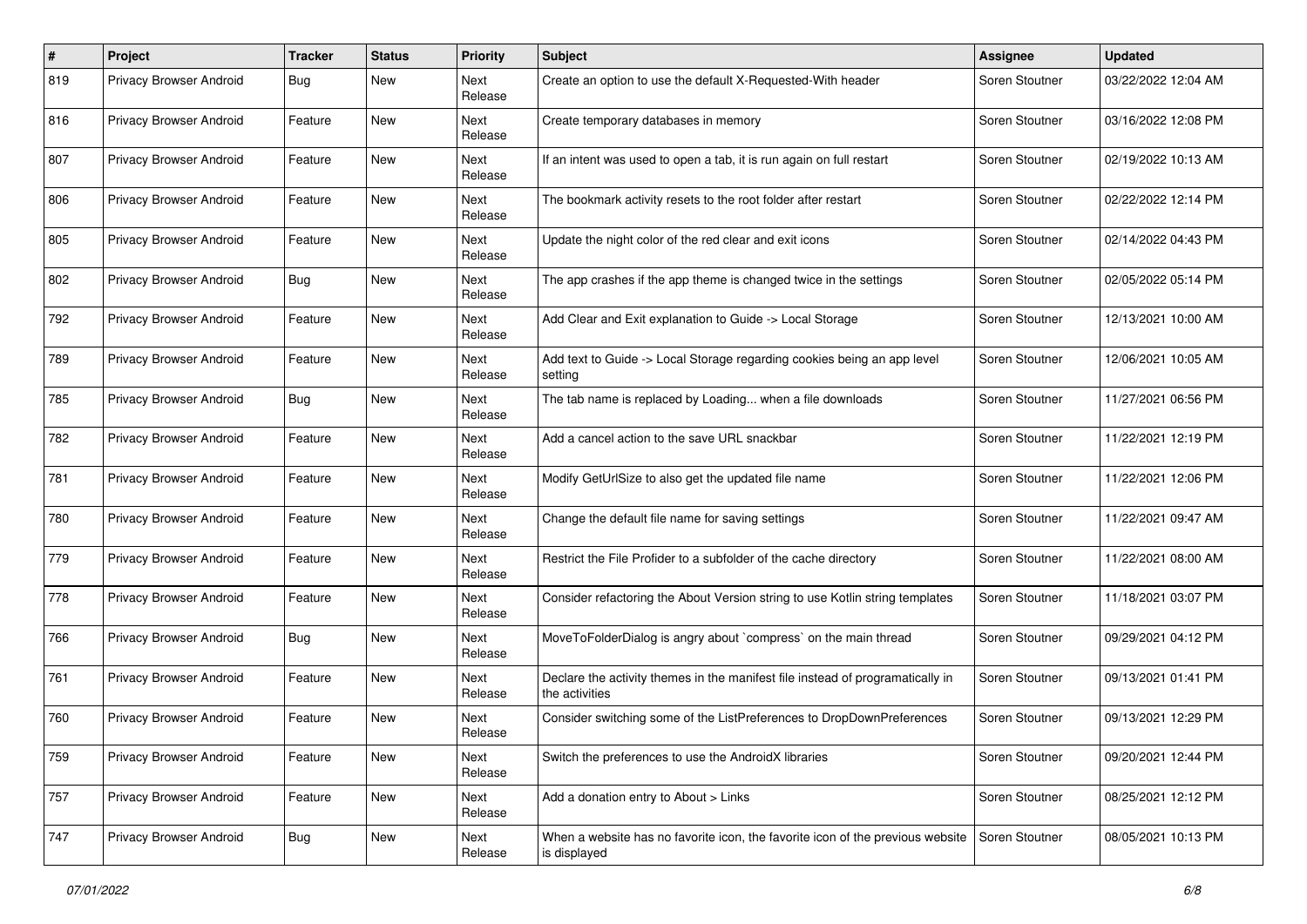| $\#$ | Project                        | <b>Tracker</b> | <b>Status</b> | <b>Priority</b> | <b>Subject</b>                                                                                                   | Assignee       | <b>Updated</b>      |
|------|--------------------------------|----------------|---------------|-----------------|------------------------------------------------------------------------------------------------------------------|----------------|---------------------|
| 718  | Privacy Browser Android        | Feature        | New           | Next<br>Release | Replace all instances of `startActivityForResult()` with<br>'registerForActivityResult()'                        | Soren Stoutner | 05/24/2021 10:53 AM |
| 717  | Privacy Browser Android        | Feature        | New           | Next<br>Release | Make downloading with an external app fallback to using Android's download<br>manager                            | Soren Stoutner | 12/06/2021 07:33 PM |
| 712  | Privacy Browser Android        | Bug            | New           | Next<br>Release | Pinned mismatch dialog sometimes pops up when a download finishes                                                | Soren Stoutner | 05/24/2021 10:52 AM |
| 708  | Privacy Browser Android        | Feature        | New           | Next<br>Release | Allow Save URL to connect to invalid SSL certificates                                                            | Soren Stoutner | 05/24/2021 10:52 AM |
| 707  | Privacy Browser Android        | Feature        | New           | Next<br>Release | Display certificate infomation in InvalidSslCertificateDialog                                                    | Soren Stoutner | 05/24/2021 10:52 AM |
| 706  | Privacy Browser Android        | Feature        | New           | Next<br>Release | Display SSL information in View Source                                                                           | Soren Stoutner | 05/24/2021 10:52 AM |
| 705  | Privacy Browser Android        | Feature        | New           | Next<br>Release | Remove terms like blacklist and whitelist from the project                                                       | Soren Stoutner | 05/24/2021 10:52 AM |
| 704  | Privacy Browser Android        | Feature        | New           | Next<br>Release | Unify the highlighting of content URIs in the main WebView activity and in<br>View Source                        | Soren Stoutner | 06/26/2021 01:14 PM |
| 703  | Privacy Browser Android        | Feature        | New           | Next<br>Release | Handle `file://` URLs in View Source                                                                             | Soren Stoutner | 05/24/2021 10:52 AM |
| 700  | Privacy Browser Android        | <b>Bug</b>     | New           | Next<br>Release | Restarting in the settings activity does not restore the scroll position                                         | Soren Stoutner | 05/24/2021 10:52 AM |
| 696  | Privacy Browser Android        | Feature        | New           | Next<br>Release | Standardize the verb tense in the settings                                                                       | Soren Stoutner | 05/24/2021 10:52 AM |
| 693  | Privacy Browser Android        | <b>Bug</b>     | New           | Next<br>Release | Fix a crash if the SSL Certificate Error dialog is display when the app restarts                                 | Soren Stoutner | 05/24/2021 10:51 AM |
| 692  | Privacy Browser Android        | Bug            | New           | Next<br>Release | Fix a crash when the HTTP authentication dialog is displayed when the app is<br>restarted                        | Soren Stoutner | 02/18/2022 08:31 PM |
| 691  | Privacy Browser Android        | Feature        | New           | Next<br>Release | Consider updating the red text in night mode to match that of this screenshot                                    | Soren Stoutner | 05/24/2021 10:51 AM |
| 690  | Privacy Browser Android        | Feature        | New           | Next<br>Release | The startup logo is displayed when returning to the main activity if the app is<br>restarted from a sub activity | Soren Stoutner | 05/24/2021 10:51 AM |
| 689  | Privacy Browser Android        | Bug            | New           | Next<br>Release | ActionMode Not Displaying in Guide and About on newer WebViews                                                   | Soren Stoutner | 05/31/2022 09:11 PM |
| 688  | <b>Privacy Browser Android</b> | Feature        | New           | Next<br>Release | MHT Files Show `ERR_ACCESS_DENIED` when the theme is toggled                                                     | Soren Stoutner | 05/24/2021 10:51 AM |
| 682  | <b>Privacy Browser Android</b> | Feature        | New           | Next<br>Release | Add the version number to the file name when saving About > Version and<br>the Logcat                            | Soren Stoutner | 05/24/2021 10:50 AM |
| 681  | Privacy Browser Android        | Feature        | New           | Next<br>Release | Consider shortening the snackbars displays after saving About > Version and<br>the Logcat                        | Soren Stoutner | 05/24/2021 10:50 AM |
| 673  | <b>Privacy Browser Android</b> | Feature        | New           | Next<br>Release | Add an option to save View Source                                                                                | Soren Stoutner | 05/24/2021 10:50 AM |